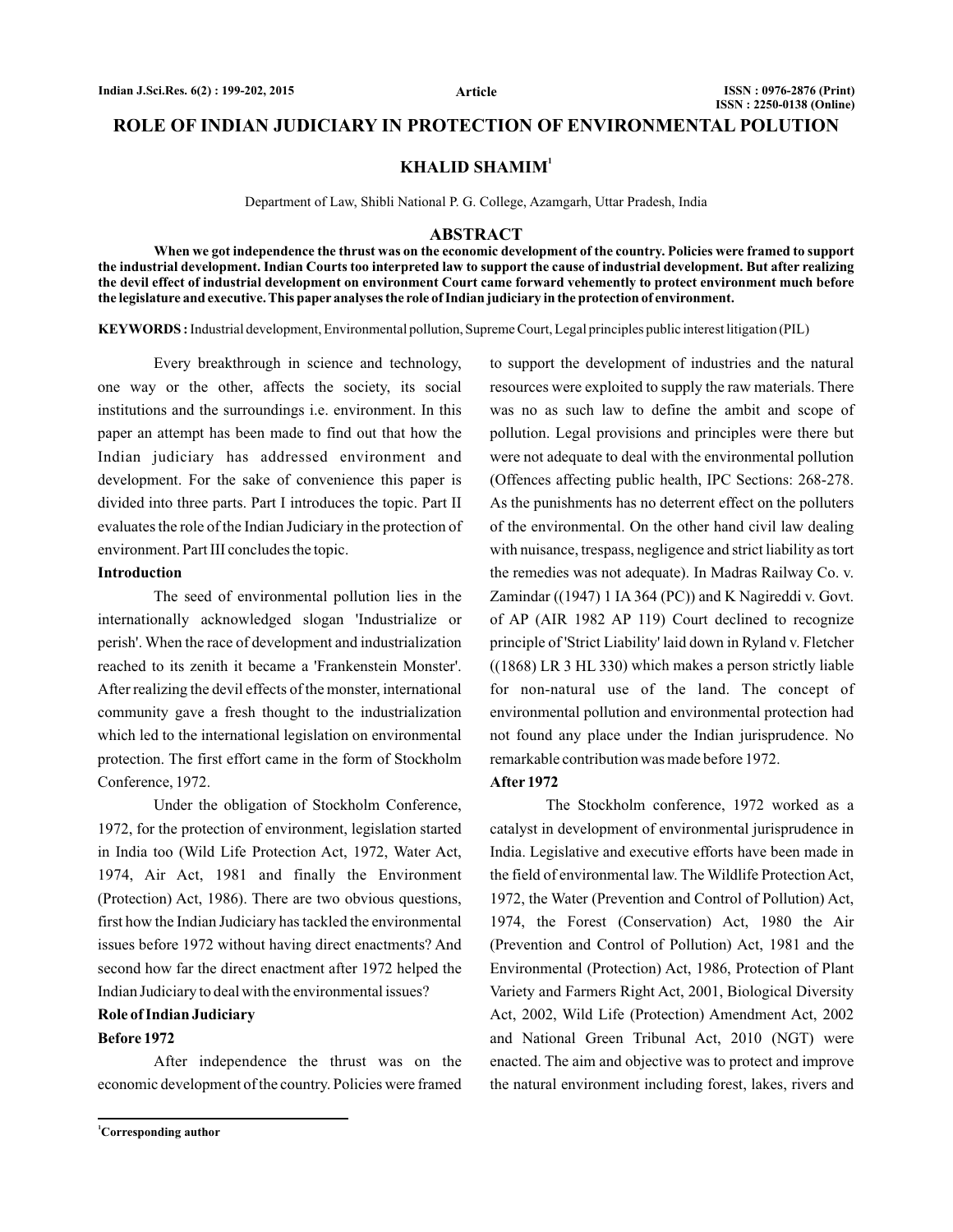wildlife and to have compassion for living creatures.

But in majority of Acts individual was assigned very little role and the complaints in respect to the environmental pollution, generally, only can root through governmental authorities ( Section 19 of Environment Protection Act, 1986). The boards created to take the cognizance have only power to give direction ( Section 5 of ). Environment ProtectionAct, 1986

Similarly an independent Department of Environment was established by the Government of India in 1980 to impart environmental awareness by encouraging research on environmental problems. But this department is merely an administrative set up and lacks power to prosecute the defaulters.

In these circumstances the role of Indian judiciary needs special reference in the development environmental jurisprudence in India.

A close analysis of different pronouncement of the Supreme Court reveals that it had tried very hard to protect the land, water, air, coastal areas, seashores, towns and cities, public health& safety, forests and wildlife, environment degradation. Not only this, but it has attained the optimum by declaring pollution free environment as fundamental right under Article 21 of the Constitution (Ratlam Municipality v. Vardhichand, AIR 1980 SC 1622).

Indian Courts did not hesitate to entertain PIL to secure environmental justice in India. Through PIL the Court has addressed each and every environmental problem ranging from the leakage of hazardous gases like chlorine from the Shriram Fertilizer Industries ( M.C.Mehta v. Union SC1037), waste material from alcohol plant resulting in spreading of obnoxious smells apart from mosquito breeding ( Ratlam Municipality v. Vardhichand, AIR 1980 SC 1622), highly toxic discharge from tanneries into river Ganga ( M.C.Mehta v. Union of India and Ors, (1987) 4 SCC 463, see also AIR 1988 SC1037), safety and insurance for employees at the cost of employer ( M.K.Sarma v. B.E.L.(1987)3 SCC 231), issue of harmful drugs ban ( Vincent Panikulangara v. Union of India, (1987)2 SCC ), welfare of the children suffering with congenital 165 defects as consequence of leakage of MIC gas from the of India and Ors, (1987) 4 SCC 463, see also AIR 1988

Union Carbide Plant at Bhopal ( Union Carbide of India v. Union of India, AIR 1992 SC 248), awareness about the environment protection ( M.C.Mehta v Union of India and Ors. AIR 1992 SC 382), discharge of untreated effluents making the land unfit for cultivation ( Vellore Citizens 2751), protecting the Taj Mahal (M.C.Mehta v. Union of India (1997) 2 SCC 353) noise pollution in residential areas ( Church of God (Full Gospel) in India v. K.K .R. Majestic 2773), protection of environment  $\&$  the construction of Narmada dam ( Narmada Bachao Andolan etc. v. Union of India and others, AIR 2000 SC 3751), etc. and by doing so the judiciary has made the environmental protection as its constitutional obligation. Welfare Forum v. Union of India and others, AIR1996 SC Colony Welfare Association and Others, AIR 2000 SC

The herculean task of the Indian Judiciary in respect of environmental protection may be studied under the following heads :

# **Evolution of Legal Principles & Doctrine in Environmental Jurisprudence**

Under this head we will see how the Supreme Court of India has interpreted the law to meet out the challenges posed by the industrialization to our environment. Supreme Court of India in, M. C. Mehta v. Union of India (AIR 1986 SC 1086), formulated the doctrine of 'Absolute Liability'. This made the hazardous and inherently dangerous industries absolutely liable for any injury caused to the environment irrespective of their negligence, motive or intention. Once again the Supreme Court in, Indian Council for Enviro-Legal Action v. Union of India (AIR 1996 SC 1446) & Vellore Citizens Welfare Forum v. Union of India (AIR 1996 SC 2715) not only reiterated the same doctrine but moved a step ahead by laying down the 'Polluter Pays' principle. Under this principle the responsibility of repairing the environment is put on the shoulder of the offending industry.

In, M.C. Mehta v. Union of India ( AIR 1997 SC ), Supreme Court of Indian laid down another principle 734 for the protection of the environment i.e. the 'Precautionary Principle'. Supreme Court explaining precautionary principle held that the concerns engaged industries not only take the measures for environmental protection but also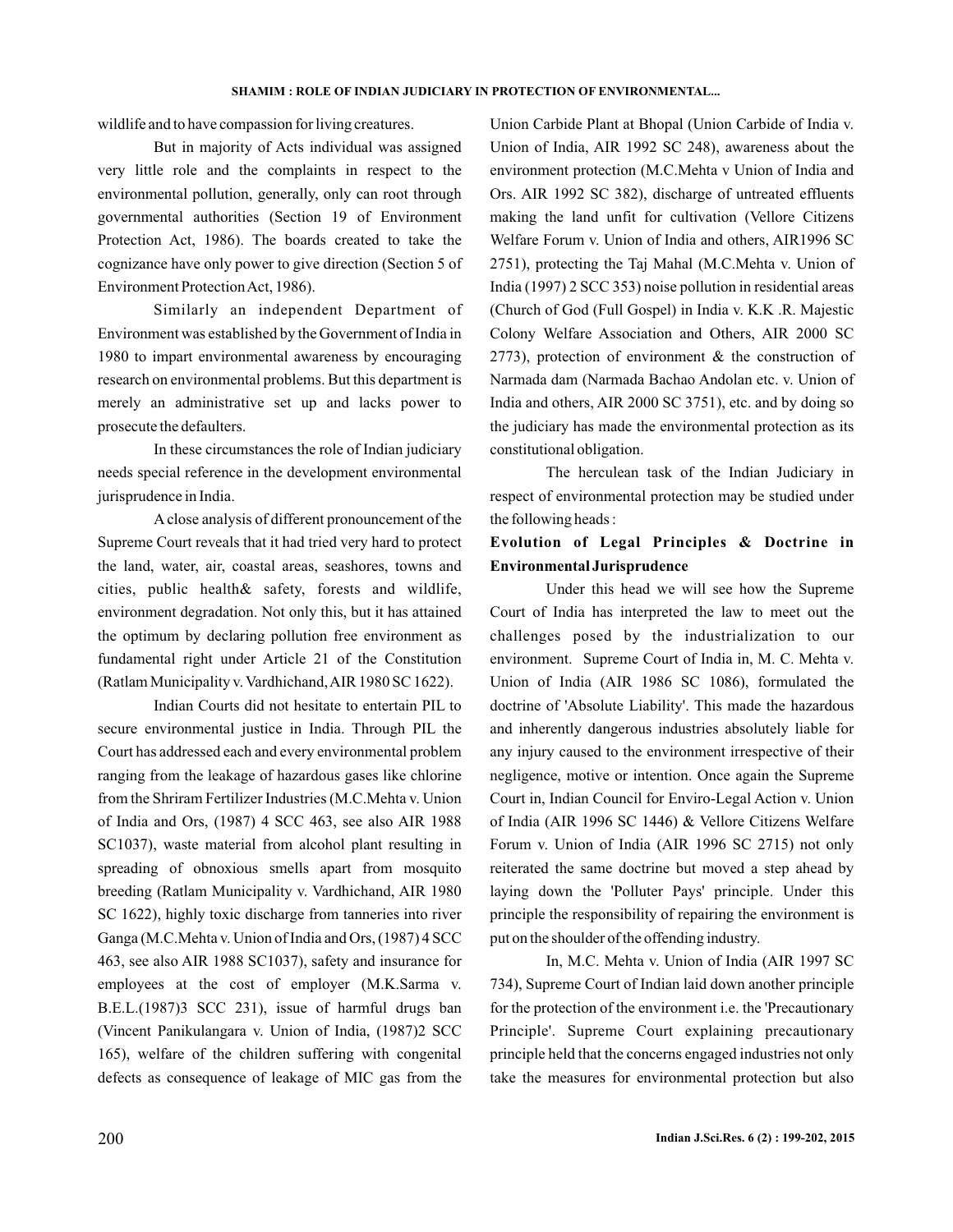anticipate, prevent & attack the cause of environmental pollution & degradation.

In, M.C. Mehta v. Kamalnat. (1997 1 SCC 388), Supreme Court laid down the Public Trust Doctrine. The Supreme Court held that the state is the trustee of all natural resources. The natural resources are meant for public use & enjoyment and it cannot be given into private ownership.

### **Conflicting Interests**

There has always been a great challenge before judiciary to balance the conflicting interests. While dealing with environmental issues a court has to weigh the right to development and right to pollution free environment. In developing countries it becomes more complex, so it needs more and more care and caution. In Rural Litigation and Entitlement Kendra v. State of UP (AIR 1987 SC 2187) and Banwasi Seva Ashram v. State of U P (AIR 1987 SC 374) dealing with the right to development & right to environment sought the rehabilitation of people who had been displaced due to the implementation of development project.

### **Conflicting Social Values**

The development of a country affects its social environment too. It becomes incumbent upon the judiciary to take care of the socially disadvantageous people. Supreme Court in CERC v. Union of India ( AIR 1995 SC 922 at P. 942) protected the social rights of labourers. Court held that the labourers engaged in the asbestos industry are entitled to get medical benefits and compensation for health hazard, detected even after their retirements.

Establishment, closure and relocation of industries makes people to lose their place of habitat and jobs. Supreme Court dealing with similar situation in M. C. Mehta v. Union of India (AIR 1995 SC 922 4SCC 750) held that dislocated be properly rehabilitated.

For the sake of development, generally, rivers and forests are exploited. It makes habitant to suffer. Supreme Court came forward in Pradeep Kishan v. Union of India (AIR 1996 SC 2140 at 2047) and protected traditional rights of tribal's and fishermen.

### **The Latches in Law & theAdministration**

Supreme Court while dealing with the environmental issues experienced gaps in existing laws and

lack of administrative efforts CERC v. Union of India (AIR 1995 SC 922). So it went to the extent to ask the government to constitute national and state regulatory authorities or environment courts (Indian Council for Enviro-Legal 1996 SC 1426 at P.1489). It gave directions to local bodies, especially municipal authorities, to remove garbage and waste and clean towns (L K Koolwal V. State AIR 1997 SC3297). In, Vellore Citizens Welfare Forum v. Union of India (AIR 1996 SC 2715 at P.2727) the Supreme Court made request to the Chief Justice of the Madras High Court to constitute a special bench 'A green bench' to deal with the environment related matters and similarly to the Calcutta, Madhya Pradesh and some other High Courts. Action V. Union of India (1996) SSCC 281 at P. 302, AIR

### **EnvironmentalAwareness**

Supreme Court along with above efforts to check and curb the menace of the environment pollution also played an important role in disseminating the environmental awareness. In MC Mehta v. Union of India (AIR 1992 SC 362) held:

"In order for the human conduct to be in accordance with the prescription of law it is necessary that there should be appropriate awareness about what the law requires. This should be possible only when steps are taken in the adequate measures to make people aware of the indispensable necessity of their conduct being oriented in accordance with the requirements of law (Id P. 384).

Consequently, 'Environmental Studies' was introduced and made part of the curriculum at every level of education. Even Bar council of India introduced 'Environmental Law' as a compulsory paper for legal education at the graduate level.

#### **CONCLUSION**

On the basis of above discussion we may conclude that the Indian Judiciary has played very important role in the protection of environment. It has expanded and stretched the existing legal provisions to address the environmental issues. It has evolved new doctrine and principles to deal with conflicting interests of various group of the society. It gave various directions, guidelines and